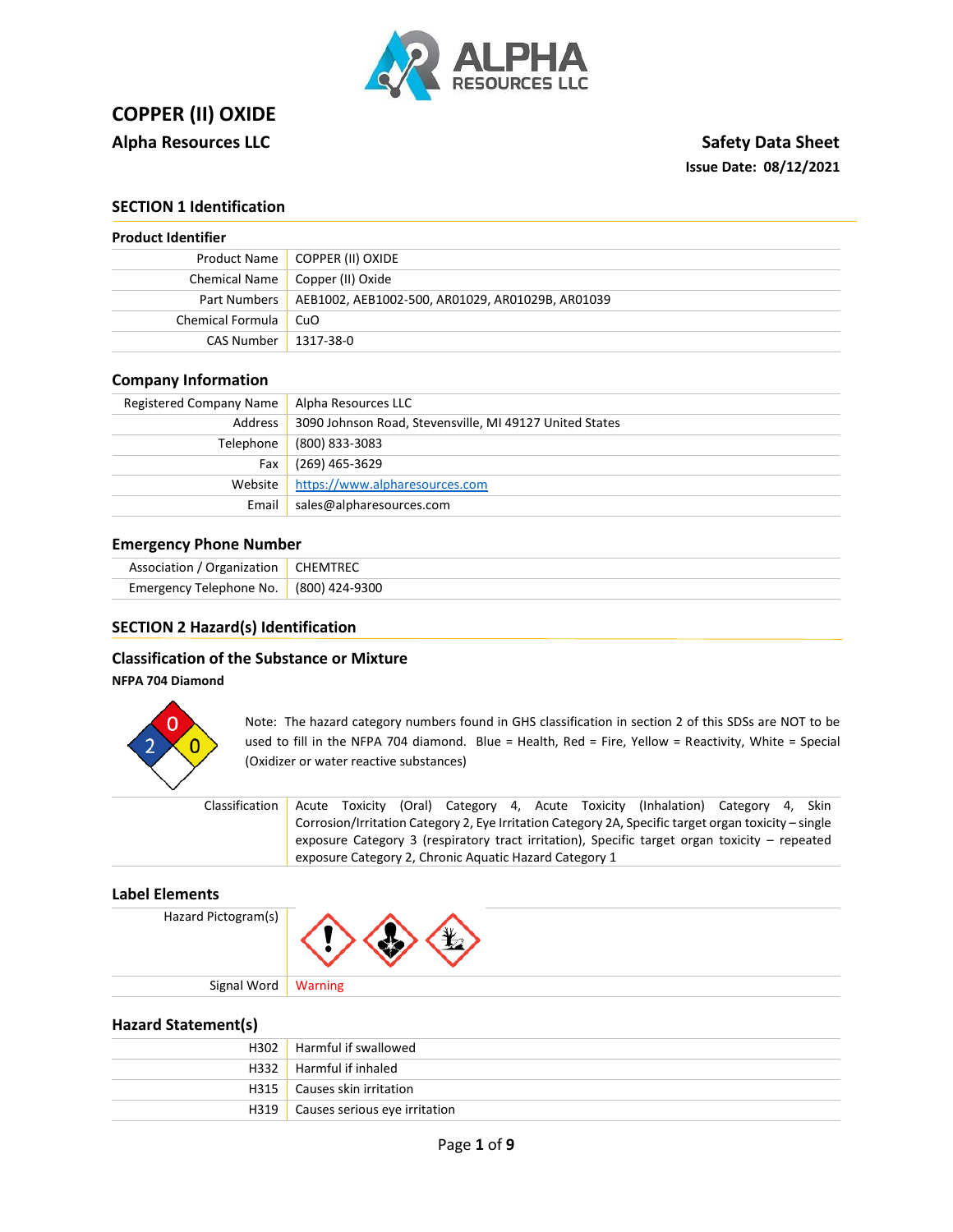

| H <sub>335</sub> | May cause respiratory irritation                                         |
|------------------|--------------------------------------------------------------------------|
|                  | H373   May cause damage to organs through prolonged or repeated exposure |
|                  | H410 Very toxic to aquatic life with long lasting effects                |

# **Hazard(s) not Otherwise Classified**

Not applicable

# **Precautionary Statement(s) Prevention**

| P260 | Do not breathe dust/fume                                                  |
|------|---------------------------------------------------------------------------|
| P271 | Use only outdoors or in a well-ventilated area                            |
| P264 | Wash all exposed external body areas thoroughly after handling            |
| P270 | Do not eat, drink, or smoke when using this product                       |
| P273 | Avoid release to the environment                                          |
| P280 | Wear protective gloves/protective clothing/eye protection/face protection |

# **Precautionary Statement(s) Response**

| P362           | Take off contaminated clothing and wash before reuse                                             |
|----------------|--------------------------------------------------------------------------------------------------|
| P305+P351+P338 | IF IN EYES: Rinse cautiously with water for several minutes, remove contact lenses, if present   |
|                | and easy to do, continue rinsing                                                                 |
| P337+P313      | If eye irritation persists: Get medical advice/attention                                         |
| P391           | Collect spillage                                                                                 |
| P301+P312      | IF SWALLOWED: Call a POISON CENTER or doctor/physician if you feel unwell                        |
| P302+P352      | IF ON SKIN: Wash with plenty of water and soap                                                   |
| P304+P340      | IF INHALED: Remove victim to fresh air and keep at rest in a position comfortable for breathing. |
| P330           | Rinse mouth                                                                                      |
| P332+P313      | If skin irritation occurs: Get medical advice/attention                                          |
|                |                                                                                                  |

# **Precautionary Statement(s) Storage**

| P405 Store locked up                                                       |
|----------------------------------------------------------------------------|
| P403+P233 Store in a well-ventilated place – Keep container tightly closed |

# **Precautionary Statement(s) Disposal**

P501 | Dispose of contents/container to authorized hazardous or special waste collection point in accordance with any local regulation.

# **SECTION 3 Composition / Information on Ingredients**

#### **Substances**

| <b>CAS No</b> | %[weight]            | <b>Name</b>       |
|---------------|----------------------|-------------------|
| ./-38-Ր<br>-- | $\sim$ $-$<br>$\sim$ | Copper (II) oxide |

#### **SECTION 4 First-Aid Measures**

| <b>Description of First Aid Measures</b> |                                                                                                                                                                                                                                                                                                                                                                                                                        |  |
|------------------------------------------|------------------------------------------------------------------------------------------------------------------------------------------------------------------------------------------------------------------------------------------------------------------------------------------------------------------------------------------------------------------------------------------------------------------------|--|
| Eye Contact                              | If this product comes in contact with the eyes:<br>> Immediately hold eyelids apart and flush the eye continuously with running water.<br>$\triangleright$ Ensure complete irrigation of the eye by keeping eyelids apart and away from eye and moving<br>the eyelids by occasionally lifting the upper and lower lids.<br>> Seek medical attention without delay; if pain persists or recurs, seek medical attention. |  |
| Skin Contact                             | If skin contact occurs:<br>> Immediately remove all contaminated clothing, including footwear.                                                                                                                                                                                                                                                                                                                         |  |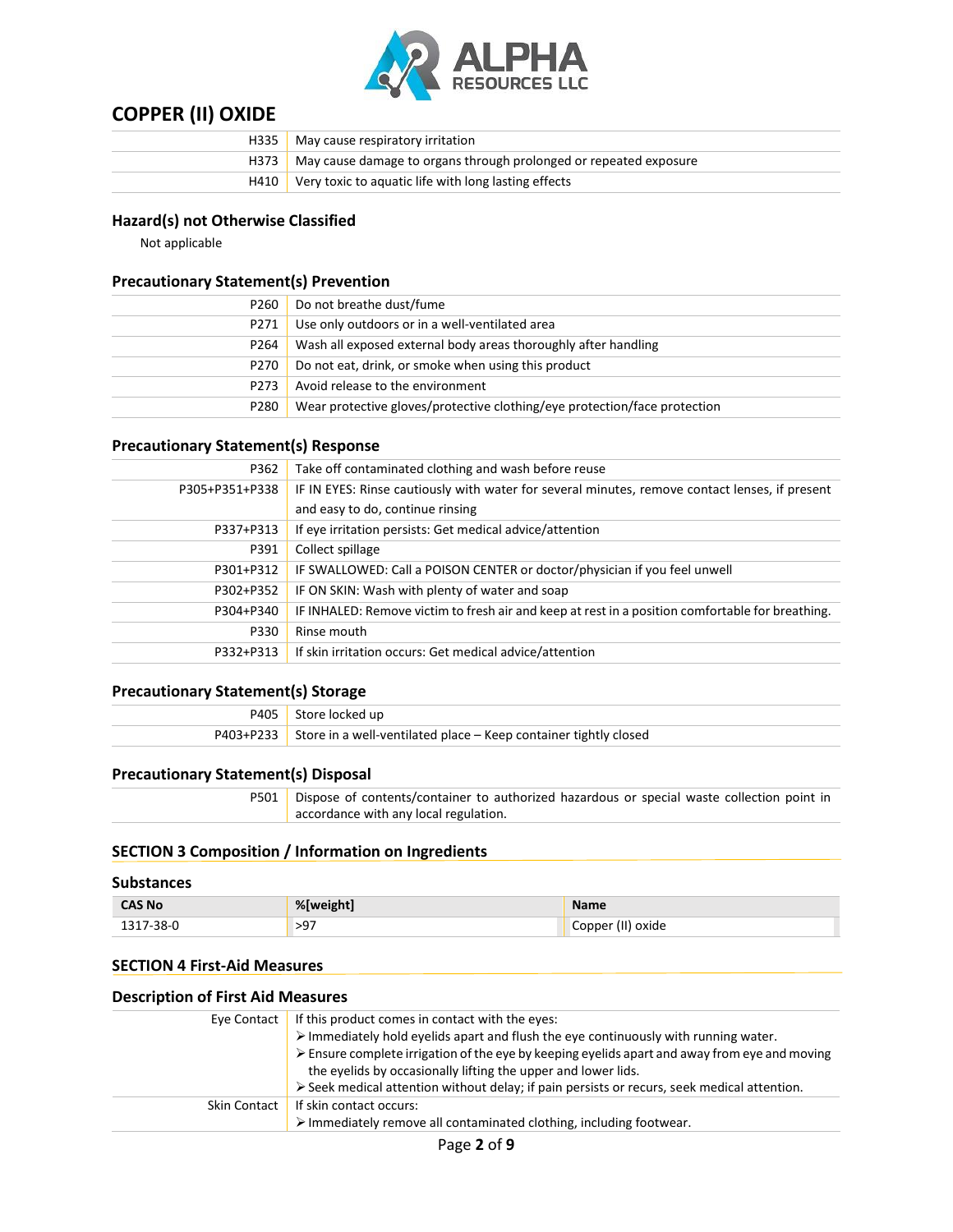

|                   | $\triangleright$ Flush skin and hair with running water (and soap if available).                                                                                                                        |
|-------------------|---------------------------------------------------------------------------------------------------------------------------------------------------------------------------------------------------------|
|                   | $\triangleright$ Seek medical attention in event of irritation.                                                                                                                                         |
| <b>Inhalation</b> | $\triangleright$ If fumes or combustion products are inhaled remove from contaminated area.                                                                                                             |
|                   | > Lay patient down. Keep warm and rested.                                                                                                                                                               |
|                   | $\triangleright$ Prostheses such as false teeth, which may block airway, should be removed, where possible,<br>prior to initiating first aid procedures.                                                |
|                   | > Apply artificial respiration if not breathing, preferably with a demand valve resuscitator, bag-<br>valve mask device, or pocket mask as trained. Perform CPR if necessary.                           |
|                   | $\triangleright$ Transport to hospital, or doctor, without delay.                                                                                                                                       |
| Ingestion         | $\triangleright$ IF SWALLOWED, REFER FOR MEDICAL ATTENTION, WHERE POSSIBLE, WITHOUT DELAY.                                                                                                              |
|                   | $\triangleright$ For advice, contact a Poison Center or a doctor at once.                                                                                                                               |
|                   | $\triangleright$ Urgent hospital treatment is likely to be needed.                                                                                                                                      |
|                   | $\triangleright$ In the meantime, qualified first-aid personnel should treat the patient following observation<br>and employing supportive measures as indicated by the patient's condition.            |
|                   | $\triangleright$ Where medical attention is not immediately available or where the patient is more than 15<br>minutes from a hospital or unless instructed otherwise: INDUCE vomiting with fingers down |
|                   | the back of the throat, ONLY IF CONSCIOUS. Lean patient forward or place on left side (head-<br>down position, if possible) to maintain open airway and prevent aspiration.                             |

# **Most important symptoms and effects, both acute and delayed**

See Section 11

# **SECTION 5 Fire-Fighting Measures**

### **Extinguishing Media**

 $\triangleright$  Water spray or fog, foam, dry chemical powder, carbon dioxide.

# **Special hazards arising from the substrate or mixture**

| Fire | วwn.<br>-NJ<br>____ |
|------|---------------------|
|      |                     |

### **Special protective equipment and precautions for fire-fighters**

| Fire Fighting           | $\triangleright$ Alert fire department and tell them location and nature of hazard.                                                                    |
|-------------------------|--------------------------------------------------------------------------------------------------------------------------------------------------------|
|                         | $\triangleright$ Wear breathing apparatus plus protective gloves in the event of a fire.                                                               |
|                         | > Prevent, by any means available, spillage from entering drains or water courses.                                                                     |
|                         | $\triangleright$ Cool fire exposed containers with water spray from a protected location.                                                              |
|                         | $\triangleright$ Equipment should be thoroughly decontaminated after use.                                                                              |
| Fire / Explosion Hazard | $\triangleright$ Contact with moist air at over 100 $\circ$ C can result in spontaneous combustion. Decomposes on<br>heating to produce cuprous oxide. |
|                         | $\triangleright$ Not combustible.                                                                                                                      |
|                         | $\triangleright$ Not considered a significant fire risk, however, containers may burn.                                                                 |
|                         | $\triangleright$ Decomposition may produce toxic fumes or metal oxides.                                                                                |
|                         |                                                                                                                                                        |

# **SECTION 6 Accidental Release Measures**

**Personal precautions, protective equipment, and emergency procedures**

See section 8

### **Environmental precautions**

See section 12

### **Methods and material for containment and cleaning up**

| Minor Spills $\triangleright$ Remove all ignition sources.                                  |
|---------------------------------------------------------------------------------------------|
| $\mathbf{V}$ $\triangleright$ Clean up all spills immediately.                              |
| $\blacktriangleright$ Avoid contact with skin and eyes.                                     |
| $\triangleright$ Control personal contact with the substance by using protective equipment. |
| $\triangleright$ Use dry clean up procedures and avoid generating dust.                     |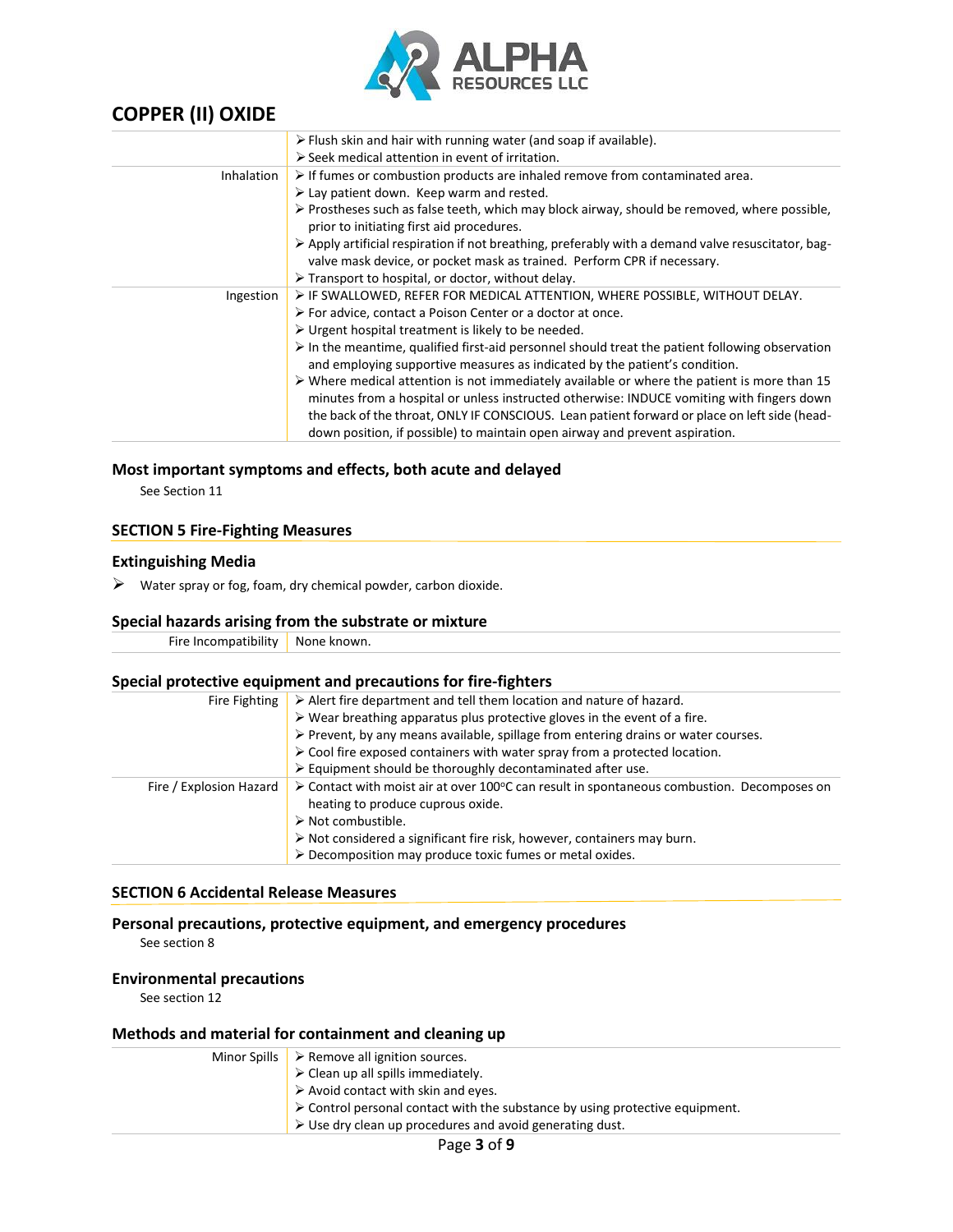

|              | $\triangleright$ Place in a suitable, labelled container for waste disposal.                                  |
|--------------|---------------------------------------------------------------------------------------------------------------|
|              | $\triangleright$ Environmental hazard – contain spillage.                                                     |
| Major Spills | $\triangleright$ Environmental hazard – contain spillage.                                                     |
|              | > Control personal contact by wearing protective clothing.                                                    |
|              | $\triangleright$ Prevent, by any means available, spillage from entering drains or water courses.             |
|              | $\triangleright$ Recover product wherever possible.                                                           |
|              | > Neutralize/decontaminate residue.                                                                           |
|              | $\triangleright$ IF DRY: Use dry clean up procedures and avoid generating dust. Collect residues and place in |
|              | sealed plastic bags or other containers for disposal. IF WET: Vacuum/shovel up and place in                   |
|              | labelled containers for disposal.                                                                             |
|              | $\triangleright$ ALWAYS: Wash area down with large amounts of water and prevent runoff into drains.           |
|              | Personal Protective Equipment advice is contained in Section 8 of the SDS.                                    |

# **SECTION 7 Handling and Storage**

# **Precautions for safe handling**

| Safe Handling | $\triangleright$ Avoid all personal contact, including inhalation.      |
|---------------|-------------------------------------------------------------------------|
|               | $\triangleright$ Use in a well-ventilated area.                         |
|               | $\triangleright$ Wear protective clothing when risk of exposure occurs. |
|               | $\triangleright$ Avoid contact with incompatible materials.             |
|               | $\triangleright$ Avoid physical damage to containers.                   |
|               | > When handling, NEVER eat, drink, or smoke.                            |
|               | $\triangleright$ Keep containers securely sealed when not in use.       |
|               | $\triangleright$ Always wash hands with soap and water after handling.  |

#### **Conditions for safe storage, including any incompatibilities**

|                                            | Suitable Container   ❖ Polyethylene or polypropylene container. |
|--------------------------------------------|-----------------------------------------------------------------|
|                                            | ↓ Deck all containers are clearly labelled and free from leaks. |
| Storage Incompatibility $\phi$ None known. |                                                                 |
|                                            |                                                                 |

# **SECTION 8 Exposure Controls / Personal Protection**

#### **Control parameters**

#### ❖ **Occupational Exposure Limits (OEL)**

# ❖ **INGREDIENT DATA**

| Source                       | Ingredient  | <b>Material name</b>             | <b>TWA</b>             | <b>STEL</b> | Peak       | <b>Notes</b> |
|------------------------------|-------------|----------------------------------|------------------------|-------------|------------|--------------|
| US NIOSH Recommended         | Copper (II) | Copper fume (as Cu)              | $0.1 \,\mathrm{mg/m3}$ | Not         | <b>Not</b> | <b>Not</b>   |
| Exposure Limits (RELs)       | oxide       |                                  |                        | Available   | Available  | Available    |
| US OSHA Permissible Exposure | Copper (II) | Total Dust                       | 15 mg/m $3$            | Not         | Not        | <b>Not</b>   |
| Levels (PELs) - Table Z1/Z3  | oxide       |                                  |                        | Available   | Available  | Available    |
| US OSHA Permissible Exposure | Copper (II) | <b>Respirable fraction: Dust</b> | 5 mg/m $3$             | Not         | Not        | <b>Not</b>   |
| Levels (PELs) - Table Z1/Z3  | oxide       |                                  |                        | Available   | Available  | Available    |

#### ❖ **Emergency Limits**

| Ingredient        | TEEL-1             | TEEL-2            | TEEL-3   |
|-------------------|--------------------|-------------------|----------|
| Copper (II) oxide | $\vert$ 0.75 mg/m3 | $11 \text{ mg/m}$ | 93 mg/m3 |

| Ingredient        | <b>Original IDLH</b> | <b>Revised IDLH</b> |
|-------------------|----------------------|---------------------|
| Copper (II) oxide | $100 \text{ mg/m}$   | Not Available       |

### **Exposure Controls**

Engineering Controls ➢ Exhaust ventilation should be designed to prevent accumulation and recirculation in the workplace and safely remove dust from the air.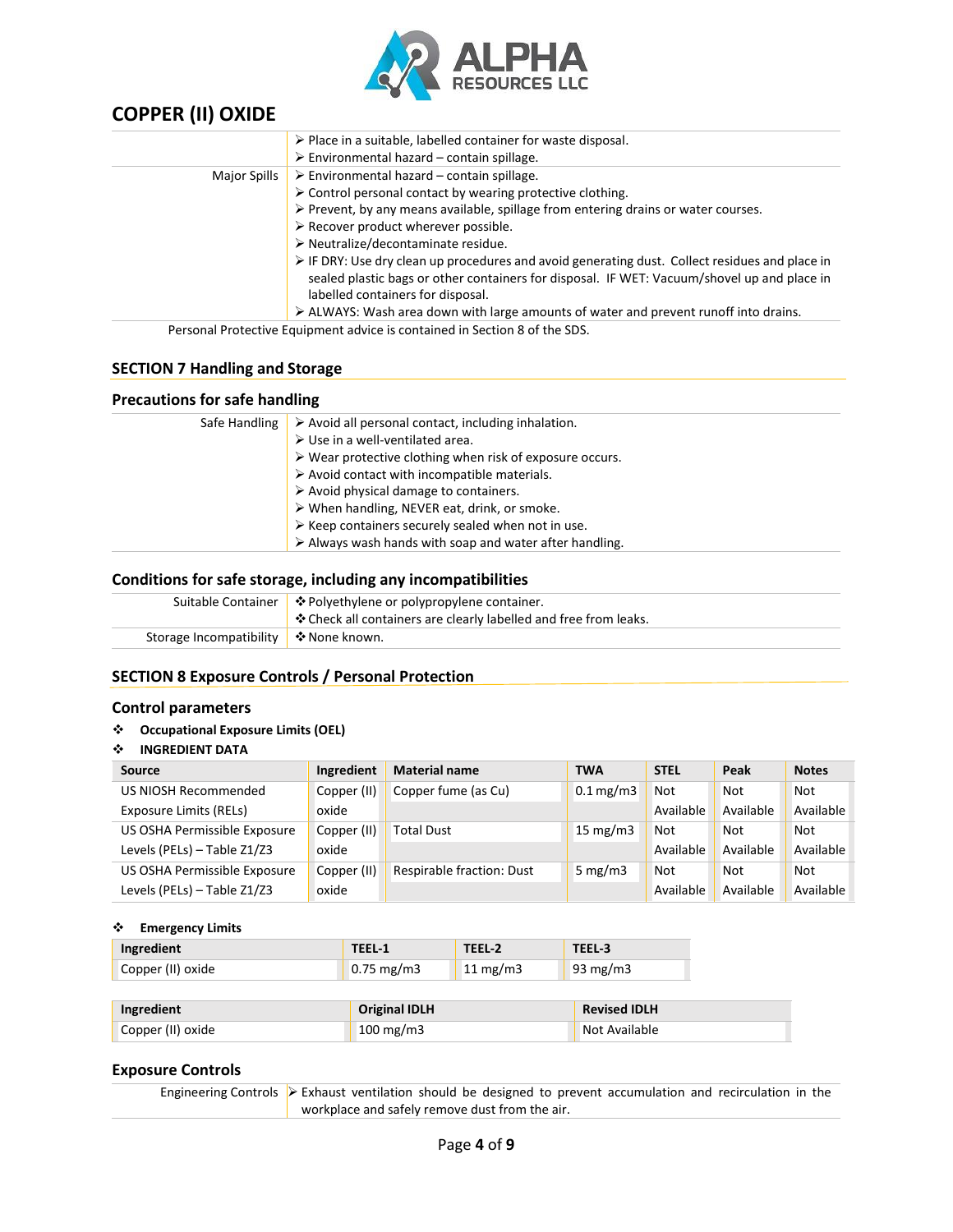

| <b>COPPER (II) OXIDE</b>   |                                                                                                                                                                                                                                                                      |
|----------------------------|----------------------------------------------------------------------------------------------------------------------------------------------------------------------------------------------------------------------------------------------------------------------|
| <b>Personal Protection</b> | <b>THE THE THE TE</b>                                                                                                                                                                                                                                                |
|                            | Eye and Face Protection $\triangleright$ Safety glasses with side shields.                                                                                                                                                                                           |
|                            | $\triangleright$ Chemical goggles.                                                                                                                                                                                                                                   |
|                            | $\triangleright$ Eye wash unit.                                                                                                                                                                                                                                      |
| Skin and Body Protection   | $\triangleright$ Overalls.                                                                                                                                                                                                                                           |
|                            | ≻ PVC apron.                                                                                                                                                                                                                                                         |
|                            | $\triangleright$ Barrier cream or skin cleansing cream.                                                                                                                                                                                                              |
|                            | Hand Protection $\triangleright$ Personal hygiene is a key element of effective hand care. Gloves must only be worn on clean<br>hands. After using gloves, hands should be washed and dried thoroughly. Application of a<br>non-perfumed moisturizer is recommended. |
|                            | $\triangleright$ Suitability and durability of glove type is dependent on usage. Important factors in the<br>selection of gloves include frequency and duration of contact, chemical resistance of glove<br>material, glove thickness, and dexterity.                |
|                            | > Wear chemical protective gloves, e.g. polychloroprene, nitrile rubber, butyl rubber,<br>fluorocaoutchouc, or polyvinyl chloride.                                                                                                                                   |
|                            | $\triangleright$ Gloves should be examined for wear and/or degradation constantly.                                                                                                                                                                                   |
|                            | Respiratory Protection $\triangleright$ Particulate. (AS/NZS 1716 & 1715, EN 143:2000 & 149:001, ANSI Z88 or national equivalent)                                                                                                                                    |

# **SECTION 9 Physical and Chemical Properties**

# **Information on basic physical and chemical properties**

| Black to brownish black sticks/powder.<br>Appearance<br><b>Physical State</b><br>Divided solid<br><b>Odorless</b><br>Odor<br>Melting Point / Freezing<br>1326<br>Point (°C)<br>Relative Density (Water = $1$ )<br>$6.3 - 6.5$<br>Immiscible<br>Solubility in Water<br>Molecular Weight<br>79.55 |  |
|-------------------------------------------------------------------------------------------------------------------------------------------------------------------------------------------------------------------------------------------------------------------------------------------------|--|
|                                                                                                                                                                                                                                                                                                 |  |
|                                                                                                                                                                                                                                                                                                 |  |
|                                                                                                                                                                                                                                                                                                 |  |
|                                                                                                                                                                                                                                                                                                 |  |
|                                                                                                                                                                                                                                                                                                 |  |
|                                                                                                                                                                                                                                                                                                 |  |
|                                                                                                                                                                                                                                                                                                 |  |
|                                                                                                                                                                                                                                                                                                 |  |

# **SECTION 10 Stability and Reactivity**

| Reactivity                | See section 7                                             |
|---------------------------|-----------------------------------------------------------|
| <b>Chemical Stability</b> | $\triangleright$ Product is considered stable.            |
|                           | $\triangleright$ Hazardous polymerization will not occur. |
| Possibility of Hazardous  | See section 7                                             |
| Reactions                 |                                                           |
| Conditions to Avoid       | See section 7                                             |
| Incompatible Materials    | See section 7                                             |
| Hazardous Decomposition   | See section 5                                             |
| Products                  |                                                           |

# **SECTION 11 Toxicological Information**

# **Information on toxicological effects**

| Inhaled                                                                                                   | Material can cause respiratory irritation.                                                                                                         |  |  |
|-----------------------------------------------------------------------------------------------------------|----------------------------------------------------------------------------------------------------------------------------------------------------|--|--|
| Accidental ingestion may be harmful. A metallic taste, nausea, vomiting, and burning feeling<br>Ingestion |                                                                                                                                                    |  |  |
|                                                                                                           | in the upper stomach region occur after ingestion of copper and its derivatives. Vomitus is<br>usually green/blue and discolors contaminated skin. |  |  |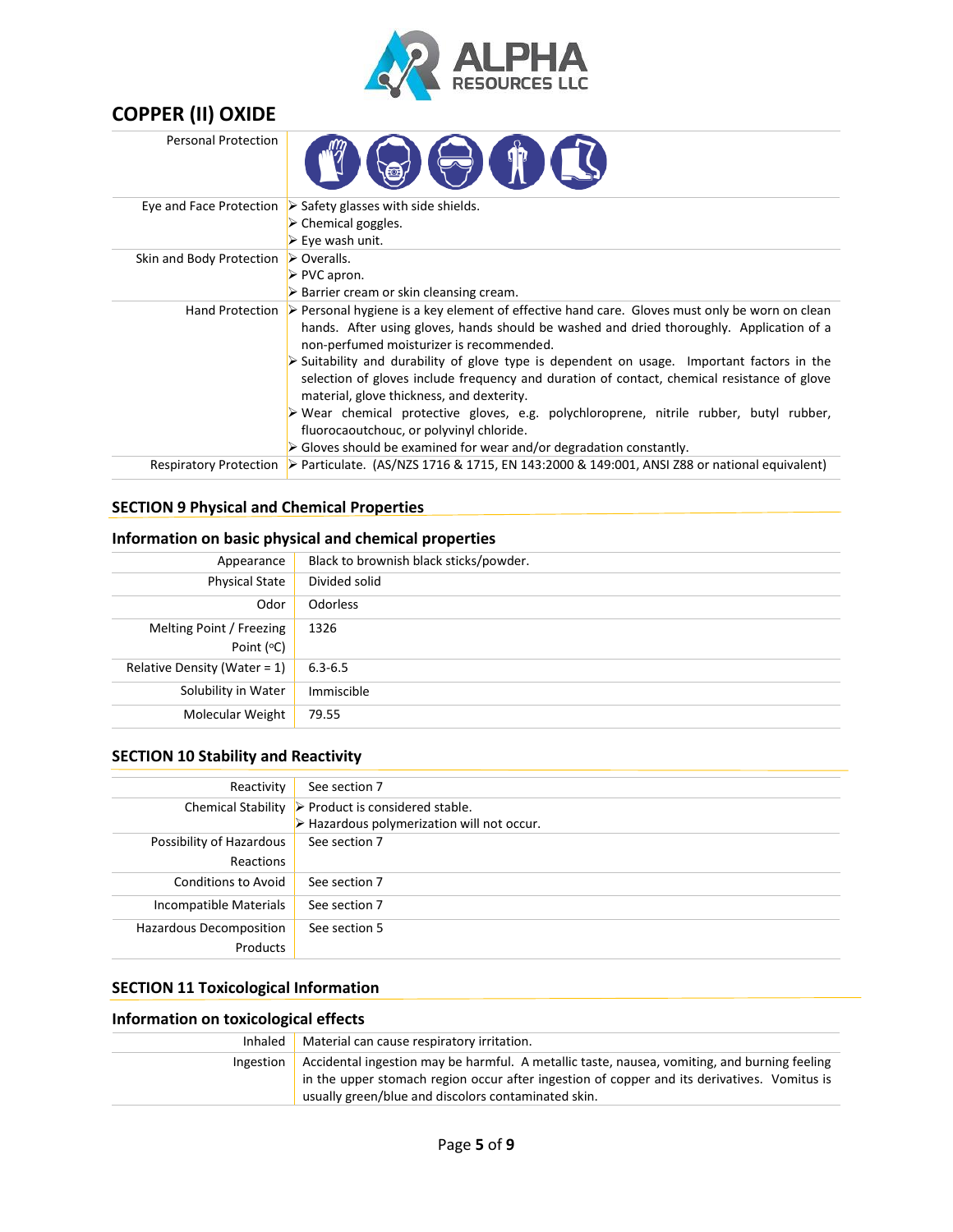

| Skin Contact                                                   | May cause redness, pain, skin, and hair discoloration. Material can cause inflammation of the<br>skin. |                                                                            |                           |                           |  |
|----------------------------------------------------------------|--------------------------------------------------------------------------------------------------------|----------------------------------------------------------------------------|---------------------------|---------------------------|--|
| Eye                                                            |                                                                                                        | Material can cause eye irritation and damage.                              |                           |                           |  |
| Chronic                                                        |                                                                                                        | Long term exposure to respiratory irritants may result in airways disease. |                           |                           |  |
|                                                                |                                                                                                        |                                                                            |                           |                           |  |
| Copper (II) oxide                                              |                                                                                                        | Toxicity –Oral (Rat) LD50; >2500 mg/kg                                     |                           |                           |  |
|                                                                |                                                                                                        | Toxicity - Dermal (Rat) LD50; >2000 mg/kg                                  |                           |                           |  |
|                                                                |                                                                                                        | Irritation - Skin (Rabbit): no irritation                                  |                           |                           |  |
|                                                                | Irritation – Eyes (Rabbit): mild eye irritation                                                        |                                                                            |                           |                           |  |
| Irritation - Skin (Guinea pig): no skin sensitization          |                                                                                                        |                                                                            |                           |                           |  |
|                                                                |                                                                                                        |                                                                            |                           |                           |  |
| <b>Acute Toxicity</b>                                          |                                                                                                        | $\sqrt{ }$                                                                 | Carcinogenicity           | X                         |  |
| Skin Irritation/Corrosion<br>$\sqrt{ }$                        |                                                                                                        | Reproductivity                                                             | $\boldsymbol{\mathsf{x}}$ |                           |  |
| Serious Eye Damage/Irritation<br>$\sqrt{ }$                    |                                                                                                        | STOT – Single Exposure                                                     | $\sqrt{}$                 |                           |  |
| $\boldsymbol{\mathsf{x}}$<br>Respiratory or Skin Sensitization |                                                                                                        | STOT – Repeated Exposure                                                   | $\sqrt{}$                 |                           |  |
| $\boldsymbol{\mathsf{x}}$<br>Mutagenicity                      |                                                                                                        |                                                                            | <b>Aspiration Hazard</b>  | $\boldsymbol{\mathsf{x}}$ |  |
|                                                                |                                                                                                        |                                                                            |                           |                           |  |

*Legend:* **X** *– Data either not available or does not fill the criteria for classification*

**√** *- Data available to make classification.*

# **SECTION 12 Ecological Information**

# **Toxicity**

| <b>Endpoint</b> | <b>Test Duration (hr)</b> | <b>Species</b>                | Value                     |
|-----------------|---------------------------|-------------------------------|---------------------------|
| <b>EC50</b>     | 72                        | Algae or other aquatic plants | $\sim 0.014 \text{ mg/L}$ |
| <b>EC50</b>     | 48                        | Crustacea                     | $92.7 \text{ mg/L}$       |
| <b>LC50</b>     | 96                        | Fish                          | >364000 mg/L              |
| EC50(ECx)       | 72                        | Algae or other aquatic plants | $0.014$ mg/L              |
| <b>EC50</b>     | 96                        | Algae or other aquatic plants | $0.047$ mg/L              |

# DO NOT discharge into sewer or waterways

# **Persistence and Degradability –** HIGH

**Bioaccumulative Potential –** LOW (LogKOW = 1.429)

**Mobility in Soil –** LOW (KOC = 14.3)

## **SECTION 13 Disposal Considerations**

# **Waste Treatment Methods**

| Product / Packaging | $\triangleright$ Legislation addressing waste disposal requirements may differ by country, state and/or                                     |
|---------------------|---------------------------------------------------------------------------------------------------------------------------------------------|
| Disposal            | territory. Each user must refer to laws operating in their area. In some areas, certain wastes<br>must be tracked.                          |
|                     | $\triangleright$ This material may be recycled if unused, or if it has not been contaminated to make it<br>unsuitable for its intended use. |
|                     | > DO NOT allow wash water from cleaning or process equipment to enter drains.                                                               |
|                     | $\triangleright$ It may be necessary to collect all wash water for treatment before disposal.                                               |
|                     | $\triangleright$ In all cases, disposal to sewer may be subject to local laws and regulations and these should                              |
|                     | be considered first.                                                                                                                        |

# **SECTION 14 Transport Information**

# **Labels Required**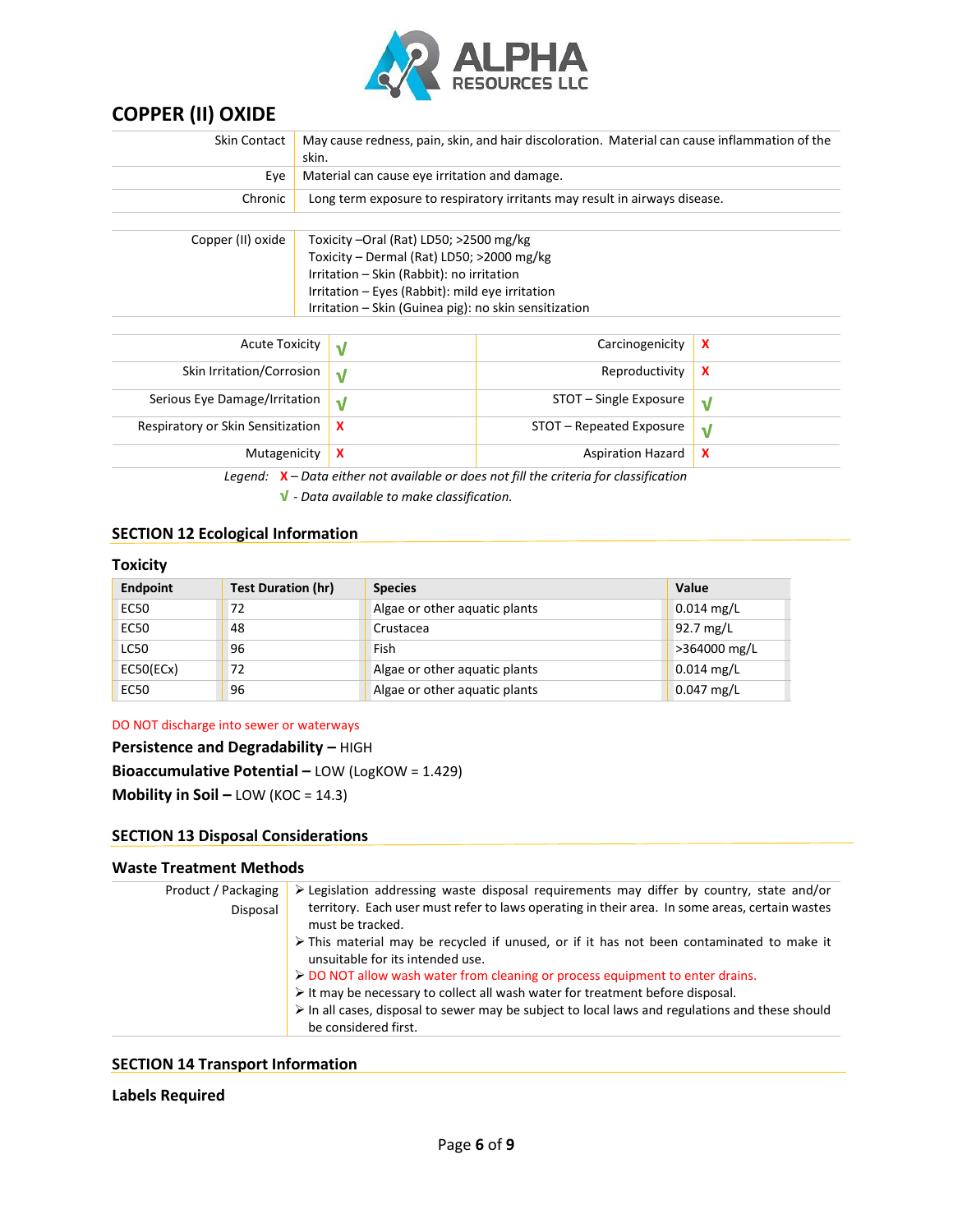

| <b>Marine Pollutant</b> |  |
|-------------------------|--|

# **Land transport (DOT):**

| <b>UN Number</b>             | 3077                                                                                 |
|------------------------------|--------------------------------------------------------------------------------------|
| UN proper shipping name      | Environmentally hazardous substance, solid, n.o.s. (contains copper (II) oxide)      |
| Transport hazard class(es)   | 9                                                                                    |
| Packing group                | Ш                                                                                    |
| <b>Environmental hazard</b>  | Environmentally hazardous                                                            |
| Special precautions for user | Hazard Label $-9$                                                                    |
|                              | Special Provisions - 8, 146, 335, 384, A112, B54, B120, IB8, IP3, N20, N91, T1, TP33 |

# **Air transport (ICAO-IATA / DGR)**

| <b>UN Number</b>             | 3077                                                                              |  |  |  |
|------------------------------|-----------------------------------------------------------------------------------|--|--|--|
| UN proper shipping name      | Environmentally hazardous substance, solid, n.o.s. * (contains copper (II) oxide) |  |  |  |
| Transport hazard class(es)   | 9                                                                                 |  |  |  |
|                              | ERG Code 9L                                                                       |  |  |  |
| Packing group                | Ш                                                                                 |  |  |  |
| <b>Environmental hazard</b>  | <b>Environmentally hazardous</b>                                                  |  |  |  |
| Special precautions for user | Special Provisions - A97, A158, A179, A197, A215                                  |  |  |  |
|                              | Cargo Only Packing Instructions - 956                                             |  |  |  |
|                              | Cargo Only Maximum Qty / Pack - 400 kg                                            |  |  |  |
|                              | Passenger and Cargo Packing Instructions – 956                                    |  |  |  |
|                              | Passenger and Cargo Maximum Qty / Pack - 400 kg                                   |  |  |  |
|                              | Passenger and Cargo Limited Quantity Packing Instructions - Y956                  |  |  |  |
|                              | Passenger and Cargo Limited Maximum Qty / Pack - 30 kg G                          |  |  |  |
|                              |                                                                                   |  |  |  |

# **Sea transport (IMDG-Code / GGVSee)**

| <b>UN Number</b>             | 3077                                                                            |
|------------------------------|---------------------------------------------------------------------------------|
| UN proper shipping name      | ENVIRONMENTALLY HAZARDOUS SUBSTANCE, SOLID, N.O.S. (contains copper (II) oxide) |
| Transport hazard class(es)   | 9                                                                               |
| Packing group                | Ш                                                                               |
| <b>Environmental hazard</b>  | Marine Pollutant                                                                |
| Special precautions for user | EMS Number - F-A, S-F                                                           |
|                              | Special Provisions - 274, 335, 966, 967, 969                                    |
|                              | Limited Quantities $-5$ kg                                                      |

# **Transport in bulk according to Annex II of MARPOL and the IBC code**

Not Applicable

# **Transport in bulk in accordance with MARPOL Annex V and the IMSBC Code**

| <b>Product Name</b> | Group                                             |  |
|---------------------|---------------------------------------------------|--|
| Copper (II) oxide   | Not Available                                     |  |
|                     | Transport in bulk in accordance with the ICG Code |  |
| <b>Product Name</b> | <b>Ship Type</b>                                  |  |
| Copper (II) oxide   | Not Available                                     |  |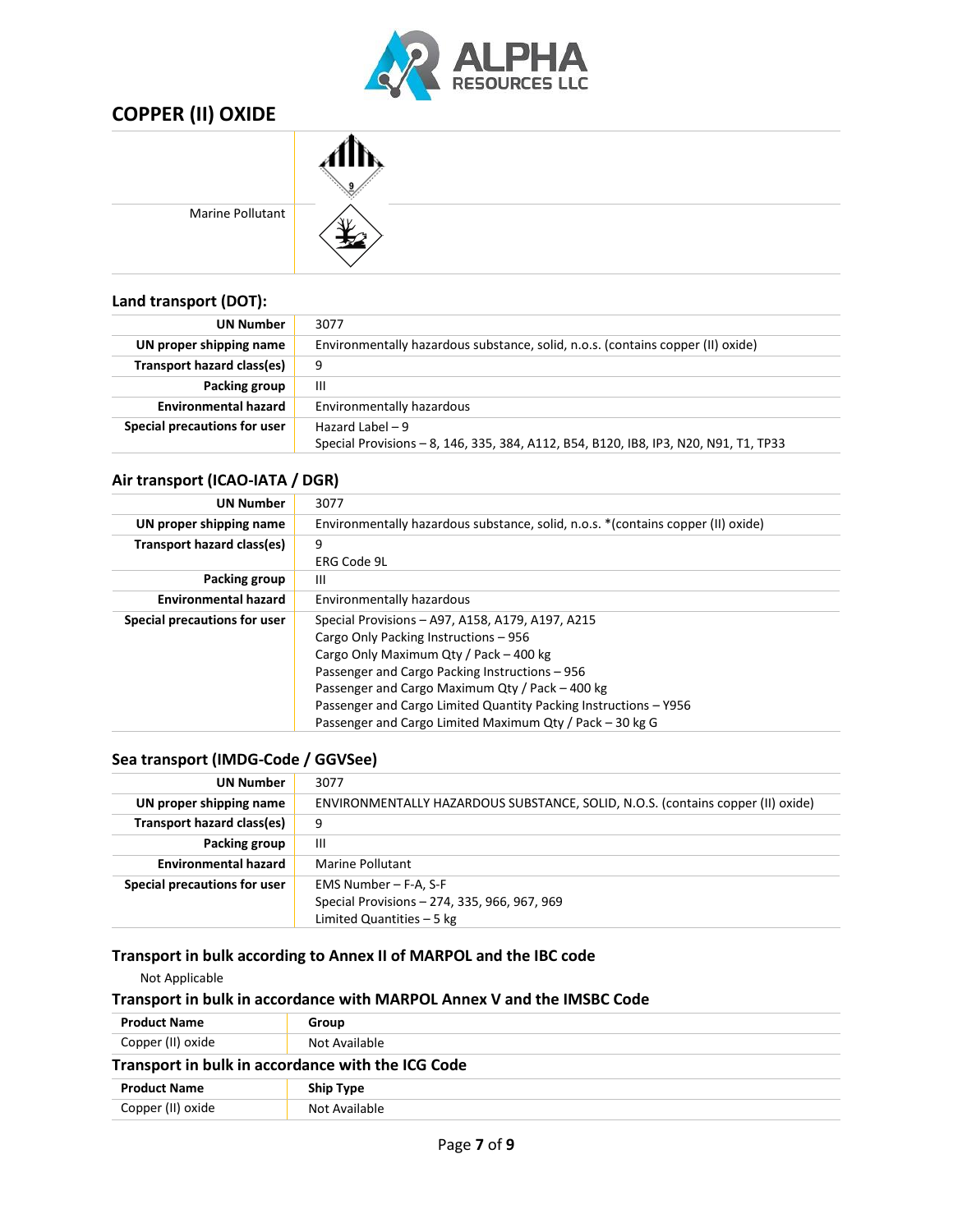

# **SECTION 15 Regulatory Information**

# **Safety, Health, and Environmental Regulations / Legislation Specific for the Substance or Mixture**

❖ **copper (II) oxide is found on the following regulatory lists**

US CWA (Clean Water Act) – Priority Pollutants

US CWA (Clean Water Act) – Toxic Pollutants

US DOE Temporary Emergency Exposure Limits (TEELs)

US EPCRA Section 313 Chemical List

US NIOSH Recommended Exposure Limits (RELs)

US OSHA Permissible Exposure Levels (PELs) Table Z-1

US OSHA Permissible Exposure Levels (PELs) Table Z-3

US Toxic Substances Control Act (TSCA) – Chemical Substance Inventory

US TSCA Chemical Substance Inventory – Interim List of Active Substances

# **Federal Regulations**

# **Superfund Amendments and Reauthorization Act of 1986 (SARA)**

|  |  |  |  | ❖ Section 311/312 hazard categories |
|--|--|--|--|-------------------------------------|
|--|--|--|--|-------------------------------------|

| Flammable (Gases, Aerosols, Liquids, or Solids)              | No        |
|--------------------------------------------------------------|-----------|
| Gas under pressure                                           | No        |
| Explosive                                                    | No        |
| Self-heating                                                 | No        |
| Pyrophoric (Liquid or Solid)                                 | No        |
| Pyrophoric Gas                                               | No        |
| Corrosive to metal                                           | No        |
| Oxidizer (Liquid, Solid, or Gas)                             | No        |
| Organic Peroxide                                             | No        |
| Self-reactive                                                | No        |
| In contact with water emits flammable gas                    | No        |
| Combustible Dust                                             | No        |
| Carcinogenicity                                              | No        |
| Acute toxicity (any route of exposure)                       | Yes       |
| Reproductive toxicity                                        | No        |
| Skin Corrosion or Irritation                                 | Yes       |
| Respiratory or Skin Sensitization                            | <b>No</b> |
| Serious eye damage or eye irritation                         | Yes       |
| Specific target organ toxicity (single or repeated exposure) | Yes       |
| <b>Aspiration Hazard</b>                                     | No        |
| Germ cell mutagenicity                                       | No        |
| Simple Asphyxiant                                            | No        |
| <b>Hazards Not Otherwise Classified</b>                      | No        |

#### ❖ **US EPA CERCLA Hazardous Substances and Reportable Quantities (40 CFR 302.4)** None Reported

### **State Regulations**

❖ **US California Proposition 65**

None Reported